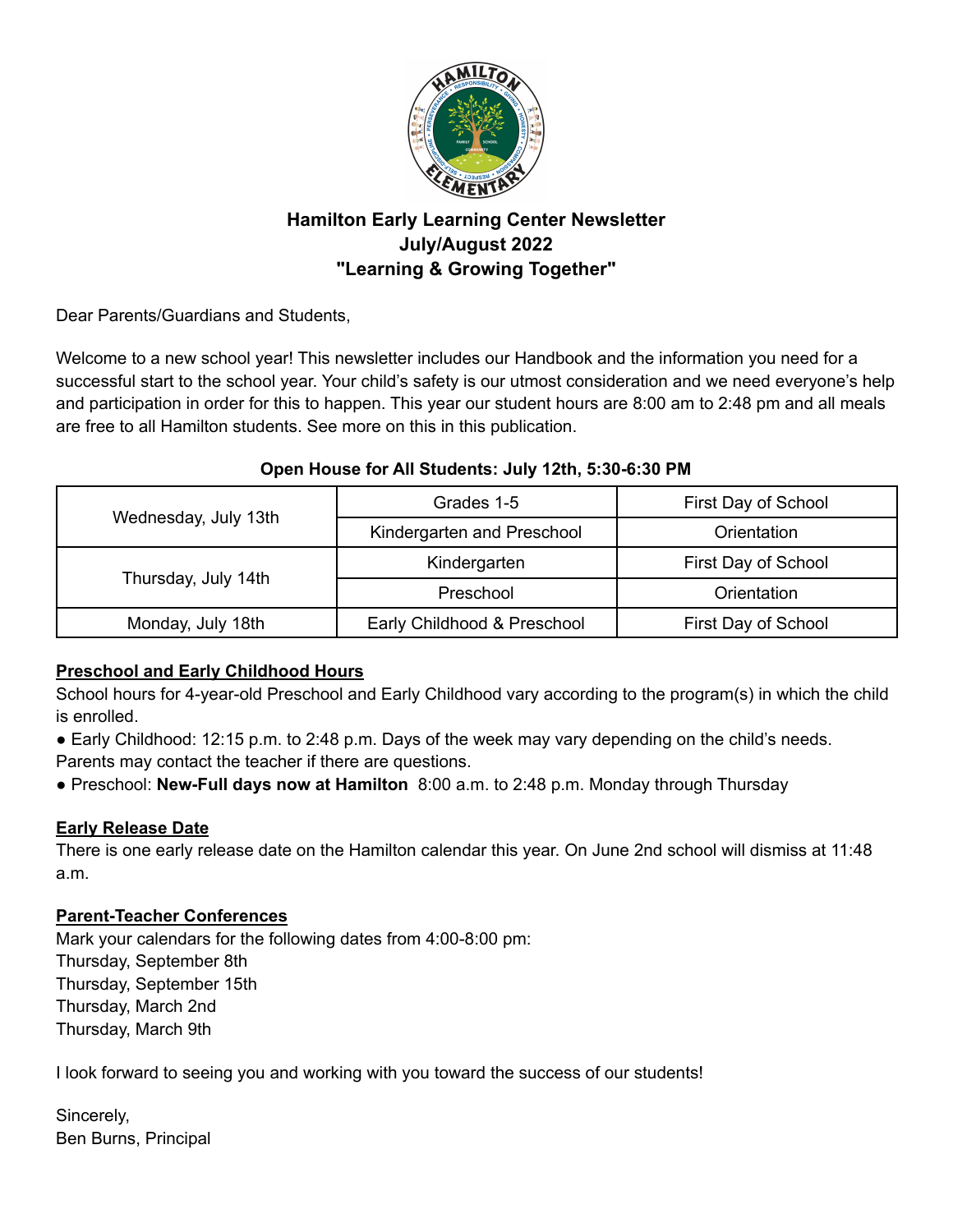## **Student Arrival/Pick Up**

Our Safe Routes Traffic Flow Plan is posted on our website. The plan was developed by a committee of parents, staff, and community agencies. Please help us keep our students safe. The plan is for the hours of  $7:45$  a.m.  $-3:30$  p.m.

## **Drop off or Pick up**

At the start and end of the school day, all kindergarten through fifth-grade students should use the north door/Door A on 7th Street. Preschool students will start and end their day using the south door/Door B on 7th Street. During the school day, any late students will come through the vestibule/glass door and ring the doorbell. Any parents wishing to come into the building must enter through the office/glass door (with the exception of Open House).

- 7th Street (and cut-out) in front of the school is for Drop Off/Pick Up only. There is absolutely no parking allowed on the 7th Street cutout. Drivers need to stay in their cars. Students may enter the school through the 7th Street door.
- Johnson Street (north of school) next to the school may still be "under construction" and may not be available for Drop Off/Pick Up only.

### **Morning entrance.**

- Kindergarten through grade 5 will enter Door A (which is the north door on 7th Street) between 7:45 a.m. and 8:00 a.m., the silver Main Entrance door.
- Preschool will enter Door B (which is the south door on 7th Street) between 8:00 a.m. and 8:10 a.m.
- On Adams Street (south of the school) next to the school is the Bus Lane only. No parking or drop-off.

### **Parking**

- 8th Street (east of school) has parking on both sides of the street.
- Surrounding the school there is parking on three of the four streets on the side of the street which is not next to the school.
- No Parking areas are designated by the city and could result in a traffic ticket. The cut-out in front of the school is currently designated as a fire zone and is a No Parking zone.

# **HAMILTON HANDBOOK 2022-2023**

## **ABSENCES**

For safety reasons, parents/guardians are asked to call the school office at 789-7695 before 8:30 a.m. if your child is absent or tardy due to an appointment, ill, etc. An excused tardy or absence is due to a scheduled doctor or dentist appointment or an illness that has been phoned in by the parent or guardian, as long as it **does not exceed ten days per school year per the Wisconsin State Statute**. Examples of an unexcused absence/tardy due to late arrivals are missing a ride, the car not starting, or oversleeping. Please keep in mind if a student arrives at school after 9:30 a.m., they are considered to be absent for a ½ day with the absence being recorded as excused or unexcused. A student must report to the office for a pass if they are late arriving at school.

If a student must leave school during the day, their parent/guardian must report to the office to check the student out of school. The secretary will notify the student and teacher. Parent/guardian should not go directly to the classroom without stopping in the office during the regular school day.

#### **ARRIVAL/PICK UP**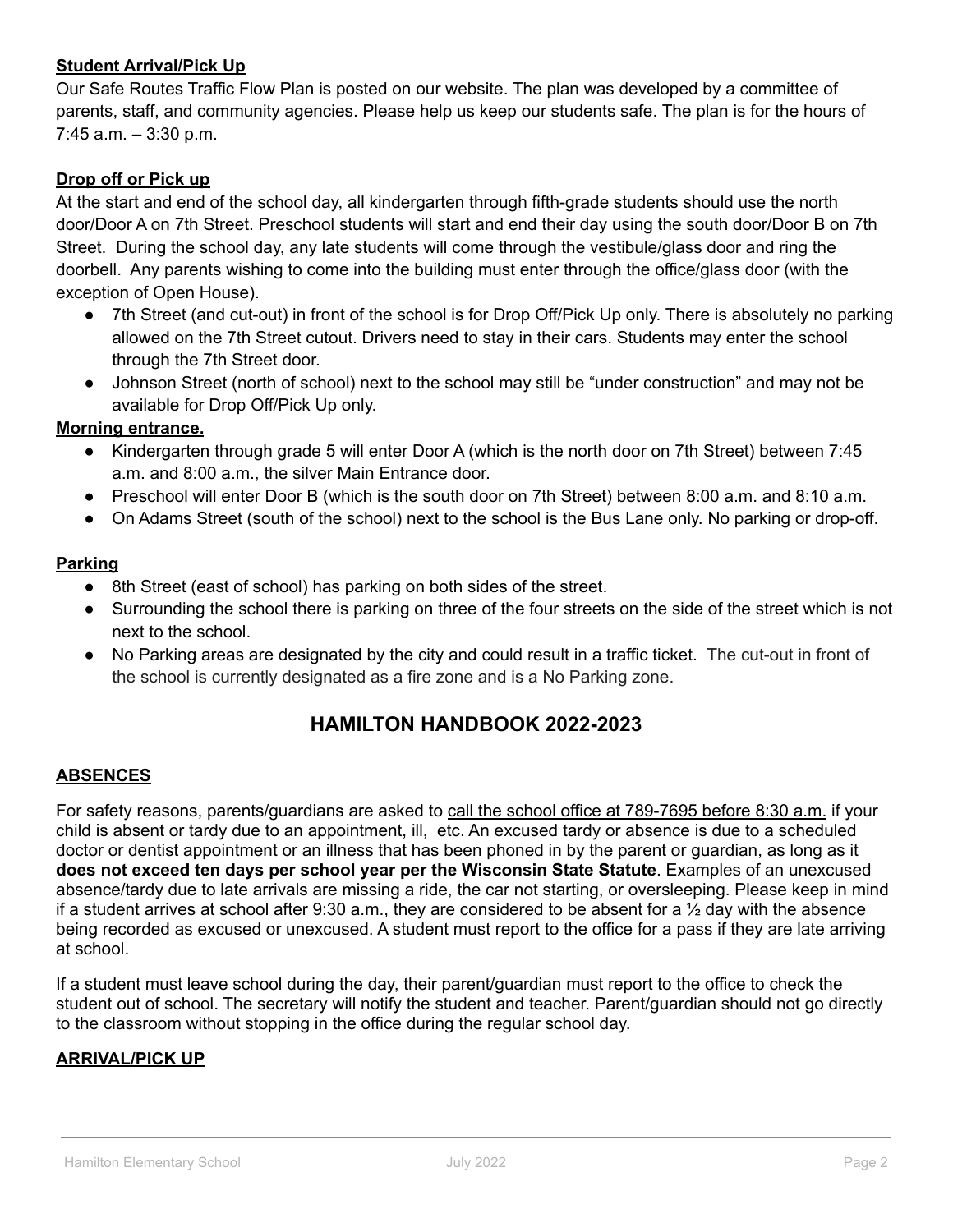Entrances are subject to change during the school year.

K-5 students may arrive at school at 7:45 a.m. and enter Door A. They will not be allowed in the building prior to 7:45 as there is no supervision available.

Preschool students may arrive at 8:00 a.m. for the morning program and enter Door B.

Students who are riding the bus - The busses will be dropping off or picking up students on Adams Street (the street on the south end of school). No cars are allowed in the bus lane. Students arriving by car. – The Traffic Flow Plan is available on our website and is for the hours of 7:45 a.m. – 3:30 p.m.

- There will be one door open at 7:45 for K-5 students, the 7th Street Main Entrance Door A.
- Preschool students will come in at the 7th Street south entrance, otherwise known as Door B.
- All parents are asked to enter through the office.
- 7th Street (and cut-out) in front of the school is for Drop Off/Pick Up only. Drivers need to stay in their cars. Students may enter the school through the 7th Street door. There is No Parking there.
- Johnson Street (north of school) next to the school may not be available due to construction.
- Adams Street (south of the school) next to the school is the Bus Lane only. No parking or drop-off.
- 8th Street (east of school) has parking on both sides of the street if open.
- Surrounding the school there is parking on three of four of the streets on the side of the street which is not next to the school.
- The No Parking areas are designated by the city and could result in a traffic ticket.
- The cut-out in front of the school is currently designated as a fire zone. As long as you remain with your vehicle and it is running, it is not considered to be parked, and therefore not in violation of the sign. However, if you are double-parked or leave your vehicle unattended, you may be subject to a citation.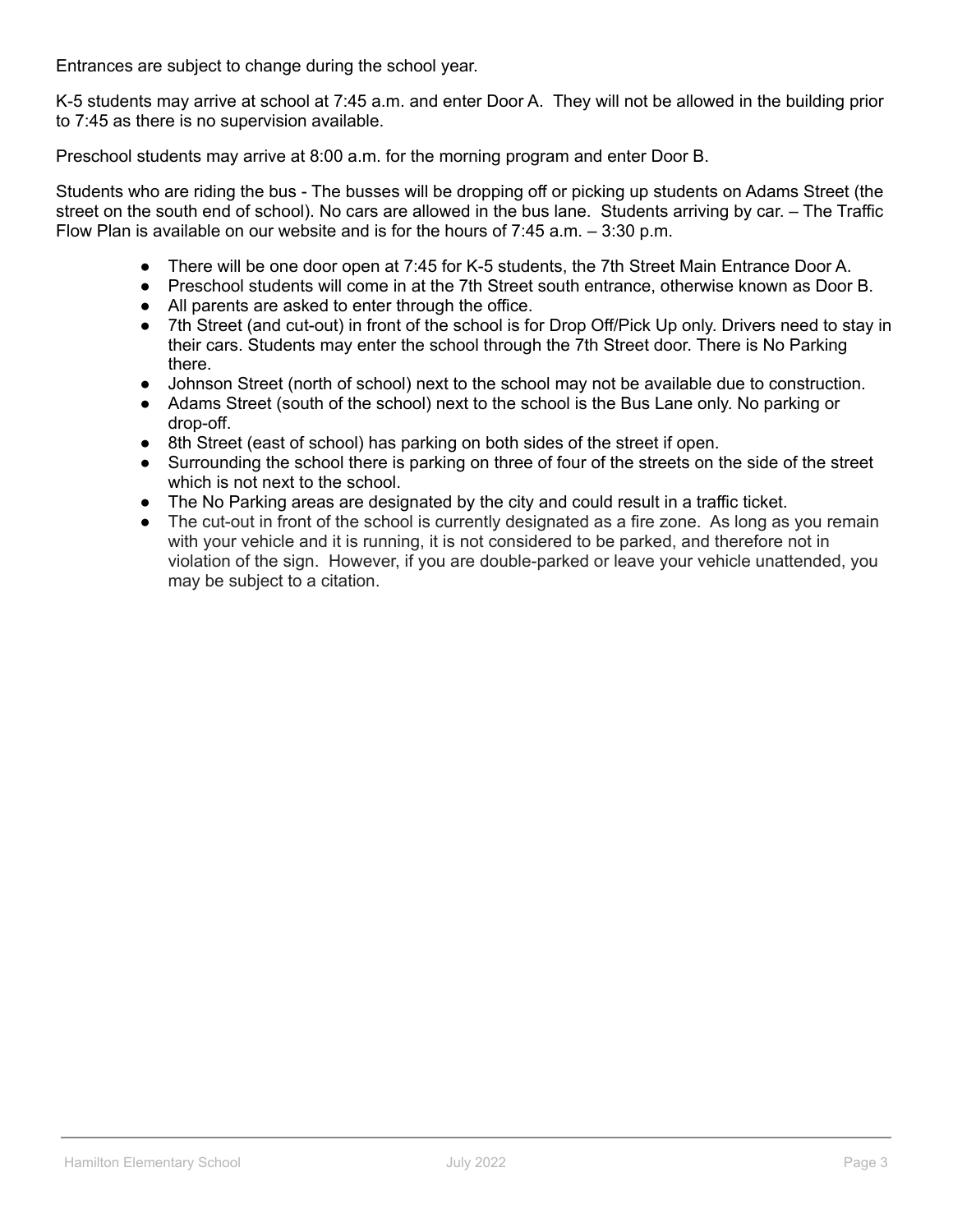

# **BOYS AND GIRLS CLUB AFTER SCHOOL PROGRAM**

Hamilton/SOTA is a site for the Boys and Girls Club. A registration form must be on file with the Boys and Girls Club before students may attend. Forms can be accessed through the Boys & Girls Club website or by calling the Boys and Girls Club offices: Hamilton site at 789-8461 and Mathy site at 784-5656. Applications and fees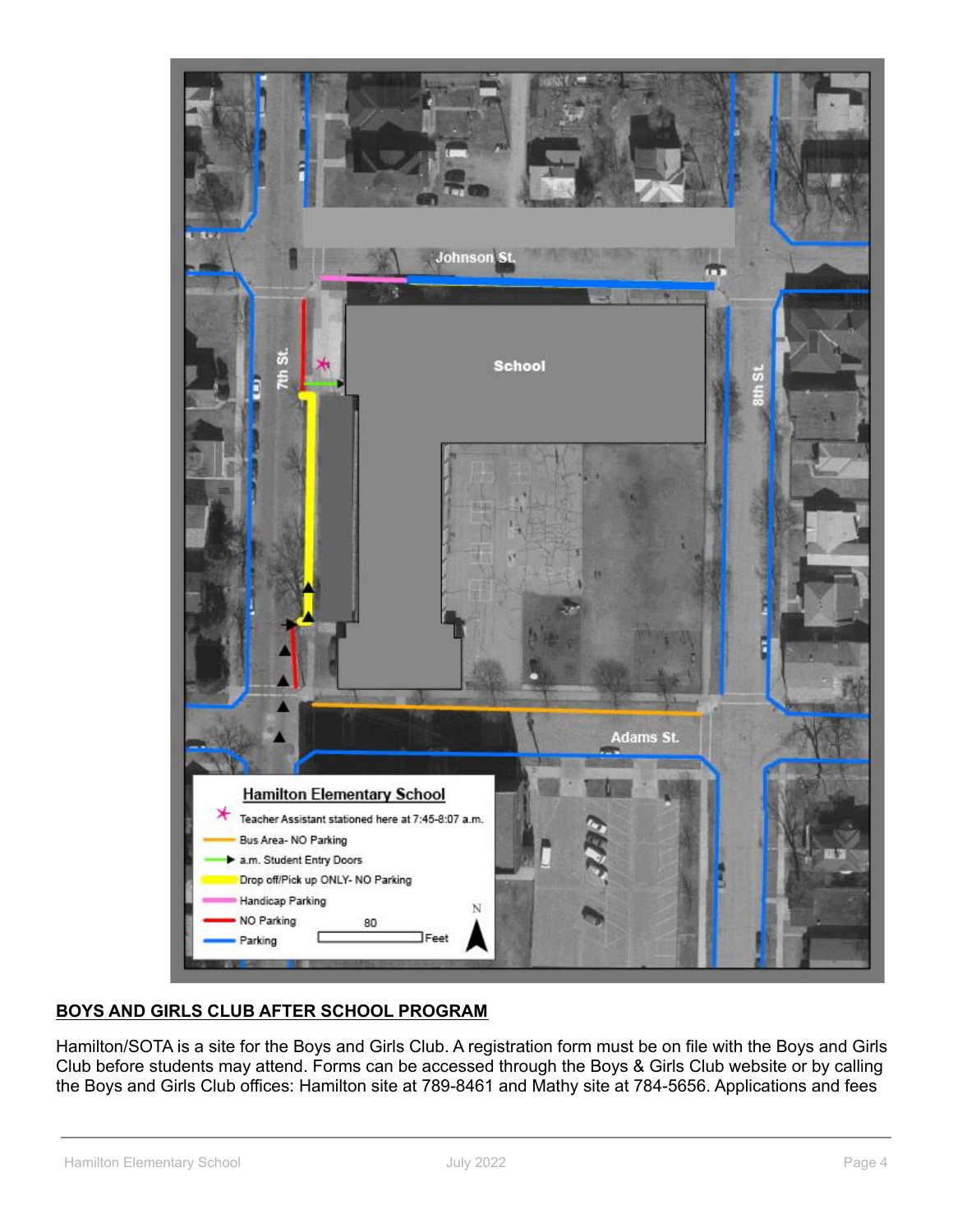should be submitted to the Boys & Girls Club. For any questions regarding the Boys and Girls club please call 784-5656.

BGC programming for K-3rd grade students will take place at Hamilton Elementary and 4th-5th graders will be walked to Mathy.

## **BREAKFAST**

Breakfast for kindergarten through fifth grade is served 7:45-8:00 a.m. in the cafeteria and is free to all Hamilton students this year (see Meals below). K-5 lunch will be served in our cafeteria. However, we still encourage families to complete the meal application as grants to support our school are based on this information. Preschool meals will be served in the classroom.

#### **BUS INFORMATION**

Bus route information is available through Go Riteway by registering online (found at lacrosseschools.org under the Parents tab and transportation) or calling them at (608) 881-6370.

### **CLOTHING POLICY**

Students are expected to dress appropriately for school. Any clothing or clothing accessories that create a distraction to learning or that have the potential to create a safety concern are not allowed in school. Clothing depicting alcohol, drugs, obscene language, sexual permissiveness, or violence is prohibited as are bare midriff shirts, strapless halters, and other revealing tops, skirts, or pants. Students wearing this type of clothing will be asked to change clothes or cover up the offensive clothing.

### **ELECTRONIC DEVICES**

Students are not allowed to bring personal electronic devices, pagers, walkie-talkies, tablets, etc. to school, except with special permission. All personal devices including cell phones must remain off and out of sight at school.

## **LATEX-CONTROLLED ENVIRONMENT**

Our school is designated as a latex-controlled elementary school. Materials that contain high concentrations of latex, such as most balloons, are prohibited. If you have questions regarding any product or material you may wish to bring to the school, please contact the office before bringing the item to the school.

#### **MEDICATION AT SCHOOL**

If your child needs medication at school during the 2022-2023 school year, please follow these guidelines:

#### **PRESCRIPTION MEDICATION**

- Need written consent from both parent and physician
- Must be in a current, properly labeled prescription bottle

Students may not carry medications in school. Exception: Asthmas inhalers may be carried with appropriate written consent from a physician.

#### **NON-PRESCRIPTION MEDICATION**

- Need written consent from the parent indicating the exact instructions for administration such as the name of the drug, amount to be given, and how often it can be given
- Must be in its original container

## **CHANGES IN MEDICATION ORDER**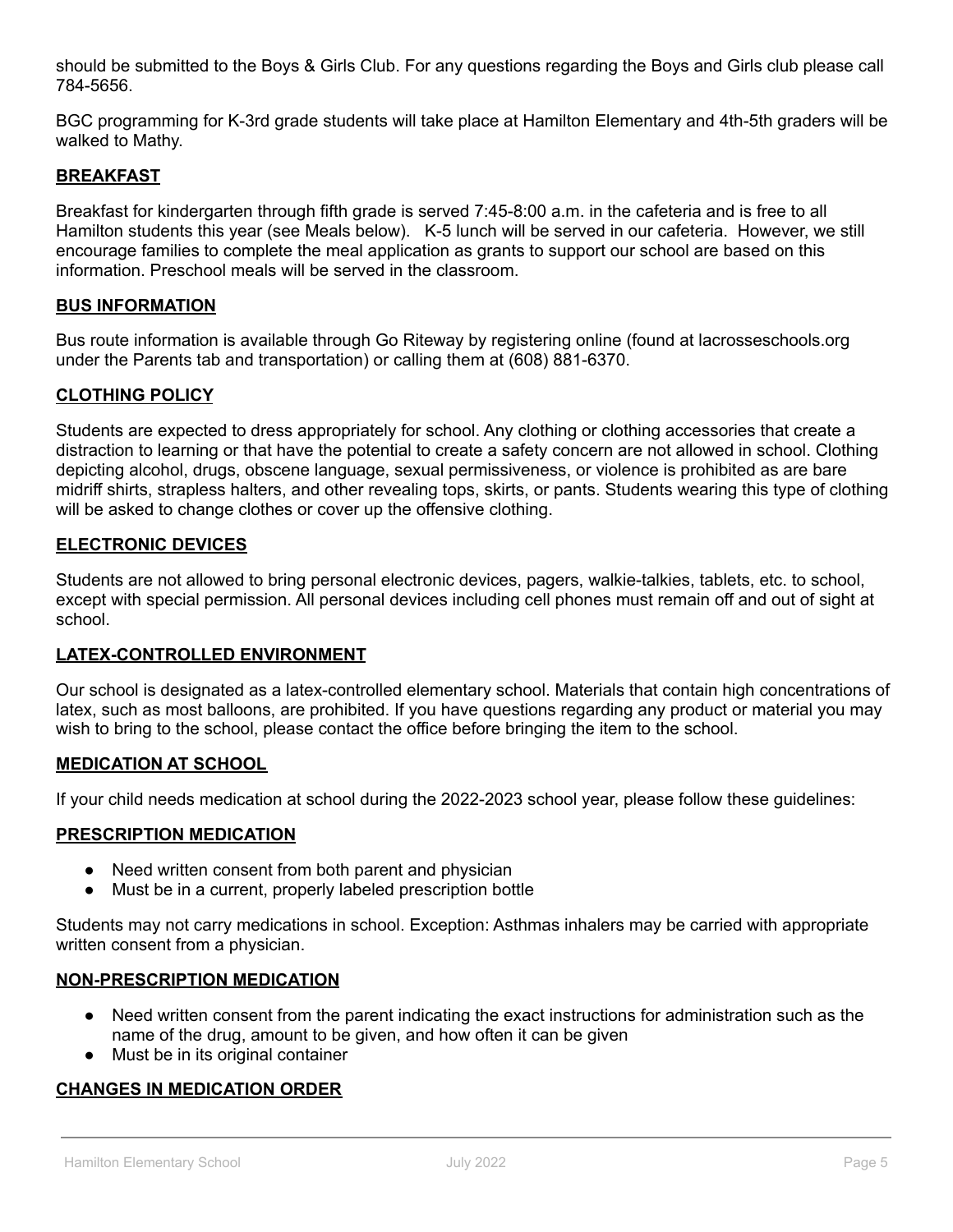When changes in the original medication order occur, they must be sent to school in writing by parent and/or doctor if necessary.

All medications must immediately be brought to the office. For the safety of all students and the community, we request that an adult bring the medicine. Please contact us if you have any questions or if we can be of any assistance.

## **MEAL PRICES FOR ELEMENTARY STUDENTS**

We are pleased to inform you that Hamilton has become a Community Eligibility Provision (CEP) school while participating in the National School Lunch and School Breakfast Programs for the 2022-2023 school year.

What does this mean for you and your children attending Hamilton? All enrolled students at Hamilton are eligible to receive a healthy breakfast and lunch at school at NO CHARGE each day of the 2022-2023 school year.

Important: Since Hamilton is a CEP school, it is necessary for each family to complete a Free/Reduced Application so that if you have children in other schools in our district they may still be evaluated to receive free/reduced meals at those schools. Completing the Free/Reduced Application is also necessary to qualify for other funding that will enhance educational opportunities for students. The Free/Reduced Application was mailed to your home in late June. Families may also complete this application online at the district website. If you have additional questions regarding this exciting program, please contact Kadie Haug at 789-7637.

Note: If you are getting milk to go with cold lunch, the cost is \$.50 per milk.

(Note: Meal applications must be completed each school year).

### **Milk Substitutions in School Meals**

USDA has recently changed regulations in our school meals program that will have an impact on some families. School nutrition programs can no longer substitute juice for milk. We are now required to provide an exact nutritional equivalent of milk. This change in requirements helps ensure that students receive adequate calcium and other key nutrients found in milk.

For students who cannot digest milk, Lactaid – a milk product without the troublesome milk sugar lactose will be offered. Lactaid milk will be substituted free of charge if for diet reasons your child cannot consume milk. Parents must submit a doctor's statement for this service.

This ruling does not apply to students with disabilities that affect major life functions. If your child has a disability, please contact your school's cook manager or the school nutrition office at 608-789-7625. We must have a special diet form completed that must be signed by your physician notating the diagnosis or medical condition that requires the student to have a milk substitute.

#### **PERSONAL BELONGINGS**

Toys, trading cards, skateboards, scooters, rollerblades, and video games are among the items not allowed in school. These items not only become a distraction and a safety concern but are frequently targets for theft and misuse. The staff may confiscate any item that is threatening or disruptive to the school setting. Most confiscated items will be returned only to a parent/guardian. Items may be brought to school for demonstration or sharing activities only with the prior consent of the teacher. The school has no insurance covering the personal belongings of the students. Please write your name on all of your child's belongings, especially book bags and coats. Cell phones must be turned off and out of sight at school.

## **PICTURE DAY**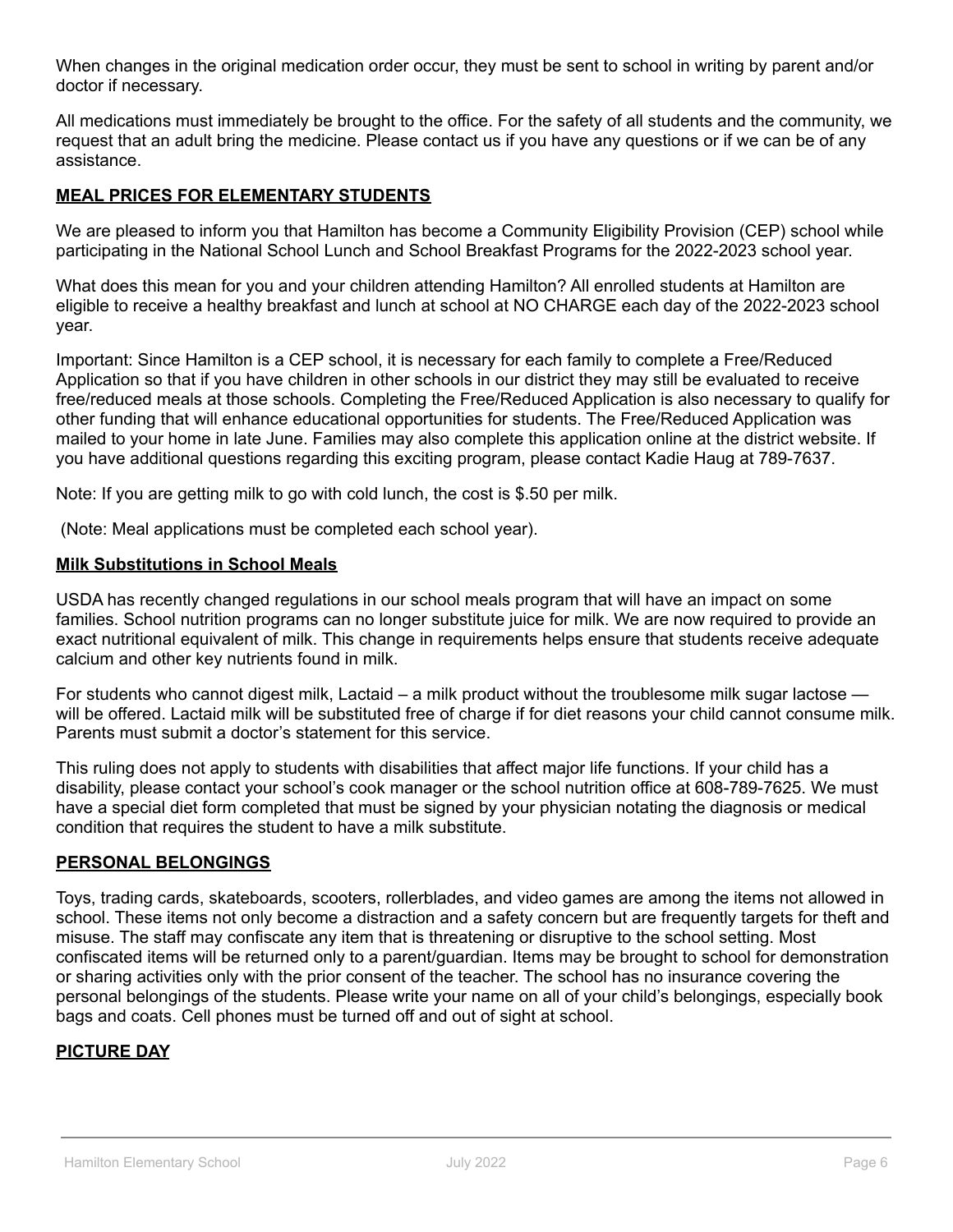This year's student pictures will be taken by Lifetouch Studios and are scheduled for July 12th. Retake day is November 3rd. Information on package sizes and cost will be posted on the school website one week prior.

## **PARENT VOLUNTEERS**

Thank you for your interest in volunteering in our school! We are working on a plan for our return to in-person school in the fall. As plans are further detailed, we will have a much better idea of the level of volunteer opportunities we will be able to allow. We do expect that visitors to the buildings may be much more limited than in the past. As a result, we are asking parents who are visiting to enter through the office.

As in the past, the health and safety of our staff, students, and community members will be at the forefront of decisions made concerning visitors and volunteers.

#### **SAFE ROUTES TO SCHOOL**

Walking and biking to school are healthy ways to commute to school. A crossing guard is located at the intersection of 7th and Johnson. Bike racks are located outside of the main entrance on 7th street. Hamilton/SOTA is a participant in the Safe Routes to School Program.

Pedestrian Safety Rules:

- Use the crosswalks
- Obey the crossing guard
- Never cross between parked cars where you cannot be seen
- Look both ways before crossing
- Bike Safety Rules:
- Please wear a helmet
- Stop at stop signs
- Look both ways before crossing

#### **SCHOOL SUPPLY LIST FOR 2022-2023**

The school supply list can be accessed on our school website for your convenience.

#### **STUDENT CODE OF RIGHTS AND RESPONSIBILITIES**

All students must adhere to the School District of La Crosse Student Code of Rights and Responsibilities (the link is [here.](https://www.lacrosseschools.org/2021-22-code-of-rights-and-responsibilities/)

#### **VISITOR IDENTIFICATION**

During regular school hours, all visitors (even regular volunteers) must first report to the school office to identify themselves, sign in, state the nature of their visit, and obtain an identification tag. An ID will be needed in order to receive a visitor tag. Visitors will need to enter via the main entrance vestibule during the school day as all doors are locked while school is in session.

#### **ONE TO ONE TECHNOLOGY USAGE**

#### **Building Student Handbook Technology Language**

1:1 iPad/MacBook/Use of Any Computer, iPad, or other Technology Device in School

Our partnership between home and school in a digital learning environment is necessary to guide students to be productive online learners and digital community members. We encourage parents/guardians to monitor the use of any iPad/MacBook that may come home for completing school activities.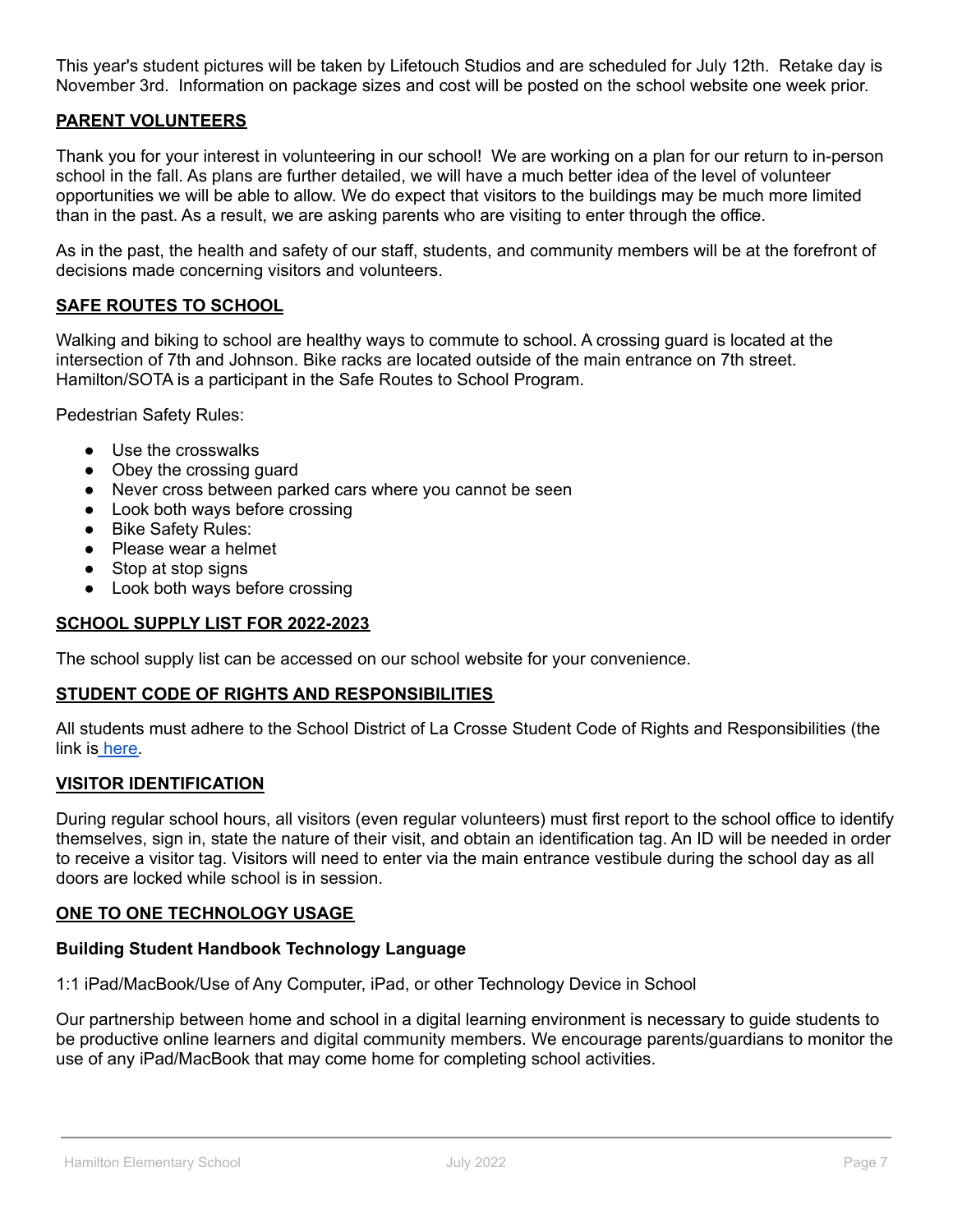Students are issued a district iPad (K-5th grade/middle school) or MacBook (high school) as an integral part of their education. This means that the student has a responsibility to use the iPad/MacBook appropriately for educational purposes and to secure it from damage or loss. Doing so ensures the student has the necessary access to digital resources to be successful in all classes. In addition, shared iPad and computers are available for student use while at school. District policy 3630.2 – Internet Safety and Acceptable Use explains all responsibilities and privileges of the internet and digital tools. You will find this on the district webpage or may ask for a copy in the building office. The District Student Handbook summarizes this policy.

## **Student Expectations**

Students shall follow all district policy and school/classroom rules and expectations as described by principals, classroom teachers, or other adults in the building. Building principals, associate principals, and deans work with each student at the time of the infraction to determine a course of corrective behavior, compensation to the district, or legal action.

Students will not share their district username and password with any other person except when asked by a school employee or by their parents/guardians. All information on the district-issued iPad/MacBook is not private information and students should expect adults to review their work and files as necessary.

By using personal email or other personal social media/gaming/online accounts students should expect these to be accessed if necessary with reasonable cause as identified by the building principal and/or the School Resource Officer.

iPads are monitored through internet usage logs and MacBooks are monitored with keystroke capture. Each key pressed on a MacBook is logged and email notifications are automatically sent to building principals; including any work done with personal accounts.

Students should not install any non-district-approved apps or services on their iPad/MacBook device. If this is done, students should expect these to be removed at any time by district personnel. Students should be aware of their actions while online so that malware and viruses are not brought into the district network.

Students should not 'sync' the iPad/MacBook to any personal phones, iPods, other laptops, etc.

Students should use online 'cloud' storage to backup any/all files that a student does not want to lose. Devices do fail and if this happens, any data/files stored on the iPad/MacBook may not be recoverable and all data can be lost. Students have access to iCloud, OneDrive, and Google Drive for backing up any/all school-related files.

Students are issued a district-managed Apple ID and email to allow for access to many online resources and storage as well as to communicate with teachers, administration, and each other.

District-issued cases are to be kept on the iPad/MacBookstudent removes the case and it breaks, new cases can be purchased in the school office or school store depending on the school. iPad/MacBooks must be used with a case at all times.

Students who take the iPad/MacBook home are to leave the charging cords at home and charge the iPad/MacBook fully for the next day's use. Doing this ensures the cords are not lost or damaged. Lost/damaged cords can be replaced in the school office. Non-Apple cords are not to be used and will not be accepted during hand-in.

Students are to refrain from entering their first and last name, birthdate, address, or any other personal information on any online services. Teachers requesting students to use online services will ensure that the online site is appropriate for the age of the student and will not request the use of personal information unless the site is approved by the district technology department and has a partnership agreement for use of data with the approved vendor of the online service.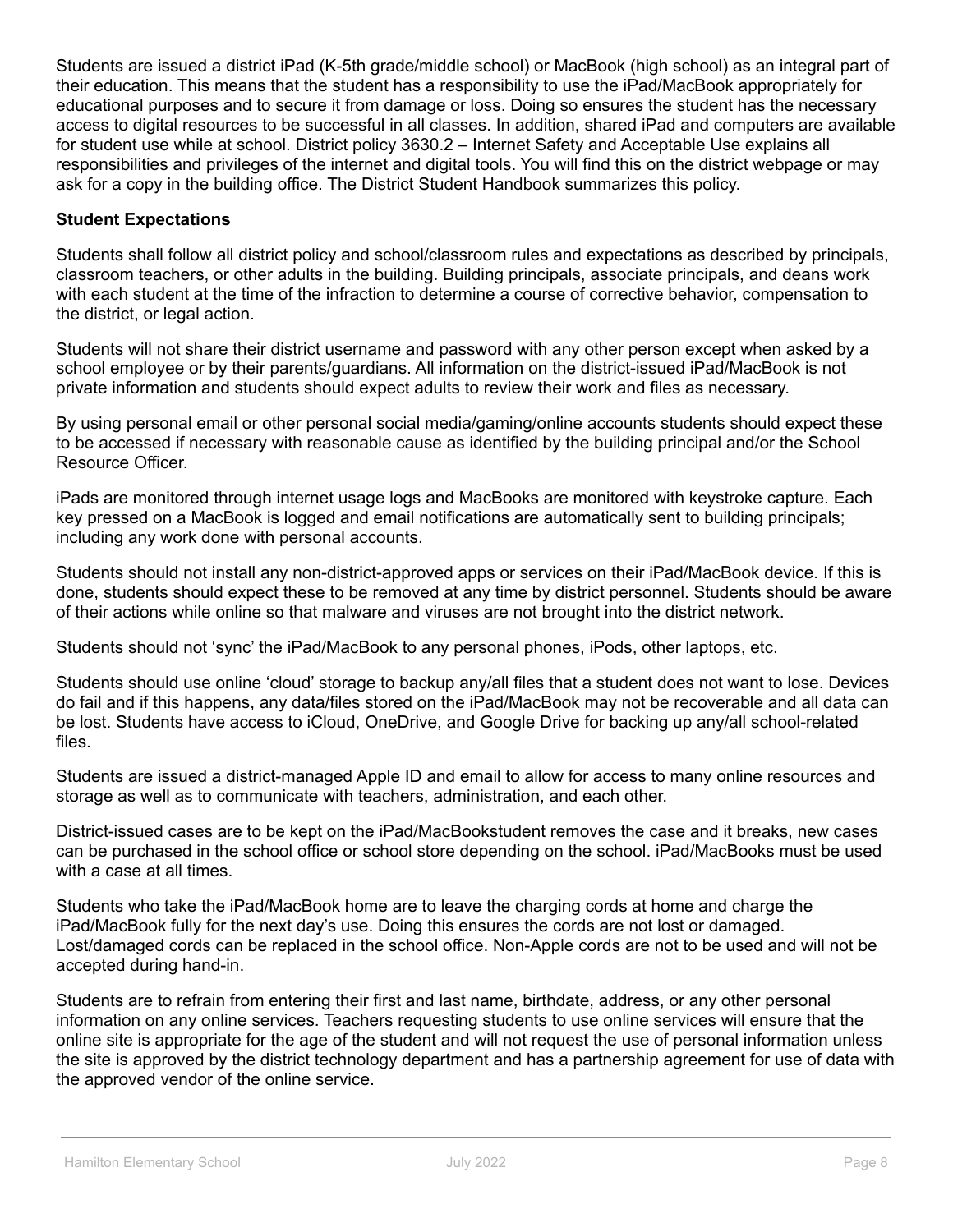### **Hand-out of iPad/MacBook**

Schools will be issued an iPad/MacBook based on a schedule either within the school day, at registration, or after school. See the Voluntary Insurance section.

#### **Hand-in of iPad/MacBook**

Schools will collect the iPad/MacBook based on a schedule either within the school day, at the end of the school year, or when the student withdraws from the district. Any iPad/MacBook that is not returned during that time will be considered stolen public property and treated as such.

#### **Voluntary Insurance**

Voluntary insurance for the iPad or MacBook is available from the building office during hand-out times at each school or when enrolling in the district. Parents/Guardians of students enrolled in July/August/September have until October 1st to pay the voluntary insurance or to visit with the building principal. If a new enrollee, the insurance will be paid within 3 weeks of enrollment. After those dates, the student's record will indicate that voluntary insurance is declined and the parent/guardian is fully responsible for any repairs or replacement if the iPad or MacBook is damaged/lost/stolen.

Below is a list of replacement costs for the 2022/2023 school year of the device, case, and power cords. Screen repair is also listed. These are subject to change in the 2023/2024 school year. Other specific repair costs are listed on the voluntary insurance form.

| Item                                                                   | Cost  |
|------------------------------------------------------------------------|-------|
| iPad Voluntary Insurance (Yearly, August to August,<br>non-refundable) | \$20  |
| iPad                                                                   | \$300 |
| iPad Glass                                                             | \$100 |
| <b>iPad Power Brick</b>                                                | \$20  |
| iPad Power Cable                                                       | \$20  |
| iPad Issued Case (New)                                                 | \$30  |
| iPad Issued Case (Used)                                                | \$15  |

Voluntary insurance covers accidental damage to the laptop; each device component will be replaced one time (e.g. cracked screen, audio port damaged, etc.). Subsequent breakage of the same item is the responsibility of the parent/guardian. Repairs/loss due to negligence is not covered by insurance. Discussion between the building principal and student will result in the determination of accident or negligence except for liquid damage. Examples of accidental and negligent damage are as follows:

Accidental damage includes walking down the hall with the device in the student's arms and someone bumps into the student and the laptop is dropped; the student has a laptop in their backpack and someone else grabs the backpack and tosses it down the hall. Accidents are not because the student wasn't paying attention, forgot the iPad/MacBook in a room or in a car, or thought "nothing will happen to it". Students should notify the